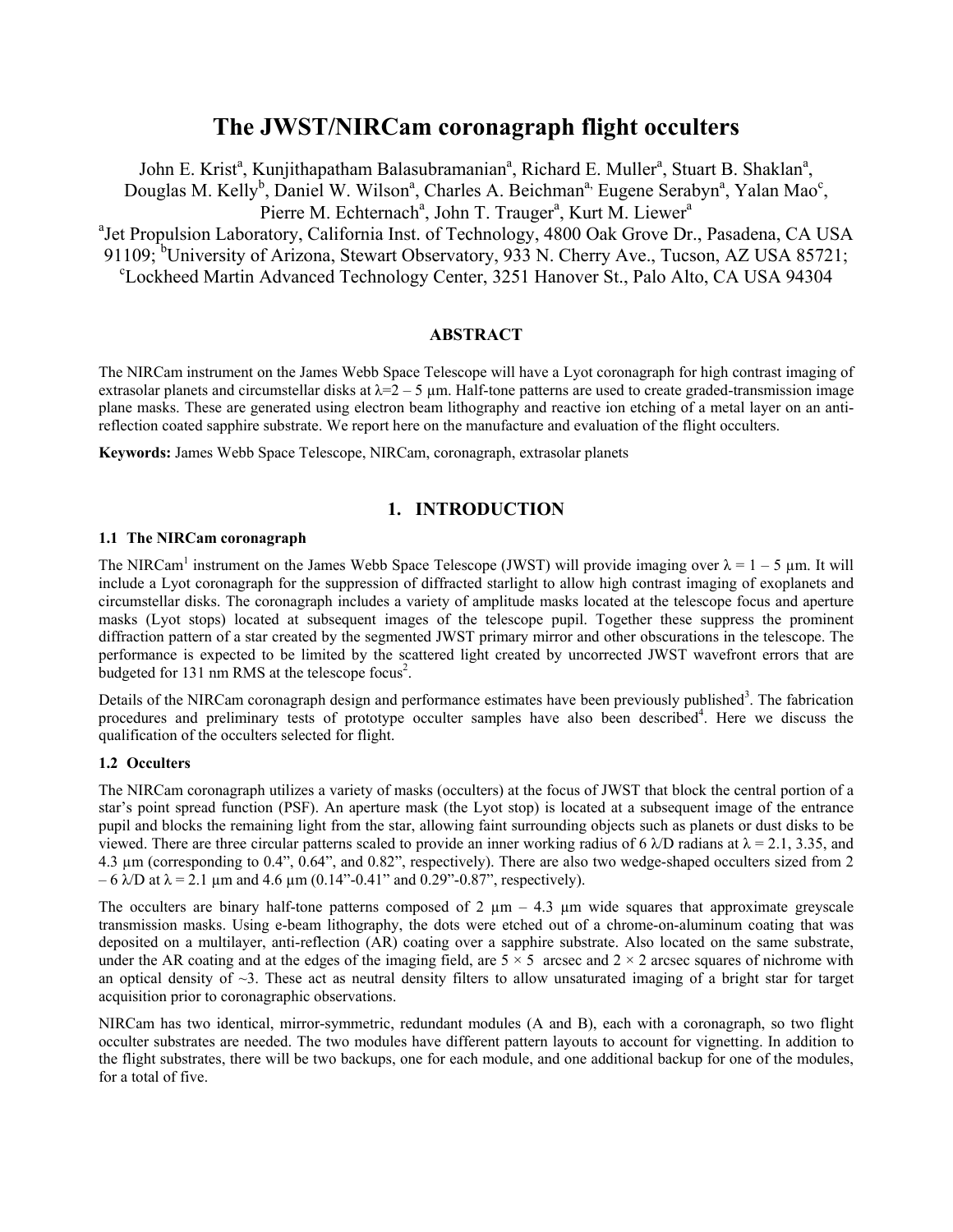#### **1.3 Lyot stops**

There are two Lyot stops, one for the circular occulters and one for the wedges. They are metallic patterns deposited on optical wedges that are located in the NIRCam filter wheel. At the time of writing, they had just been fabricated and will not be discussed here further.

# **2. FLIGHT OCCULTER FABRICATION**

The  $66.0\times21.7\times2.0$  mm sapphire substrates have measured surface roughnesses of  $\leq2.5$  Angstroms RMS. Barr Associates applied coatings in the follow steps:

- 1. Nickel-chrome neutral density squares (optical density  $\approx$  3) on the front surface
- 2. Multilayer antireflection and protective coatings on both sides
- 3.  $\sim$ 180 nm thick aluminum layer on the front surface (optical density  $>$  5) on the front side
- 4.  $\sim$  20 nm thick chrome layer on top of the Al layer to protect the Al during etching

Witness samples were also coated along with the flight substrates at each stage to provide traceability. The coated substrates were sent to the Micro Devices Lab (MDL) at the Jet Propulsion Laboratory. MDL applied a lithographic resist coating on top of the chrome layer and exposed the regions that were to be opaque (the dots in the patterns) to an electron beam to harden the resist. Both wet and plasma etching were used to remove the metal under the unexposed regions of resist down to the AR coating.

# **3. FLIGHT OCCULTER TESTING AND QUALIFICATION**

#### **3.1 Testing and qualification procedure**

The witness samples were used to verify the wavelength transmission of the AR coating from  $\lambda = 1.5 - 5.0 \mu$ m and the optical density of the ND and Al layers. To prevent possible damage, the flight candidate substrates were untouched after coating at Barr and sent directly to JPL/MDL. At receipt at JPL and prior to processing at MDL the substrates were examined using an optical microscope in a clean room to look for any significant pinholes or scratches in the Al layer that would immediately disqualify the substrate (pinholes  $> 5 \mu m$  in diameter near the centers of the to-be-created patterns must be avoided). After etching the substrates were again examined with the clean room microscope in both transmitted and darkfield reflected light to look for pinholes in the ND squares and occulter patterns, anomalous areas of unetched metal (which could be caused by a dirty substrate or impurities in the metal), and any scratches or etching rinse residue. Transmitted light images of the occulter patterns were taken from which the transmission profiles were derived and compared to the specifications.



Figure 1. Antireflection coating transmission measured on a witness sample (coating on both sides) at a temperature of 39 K.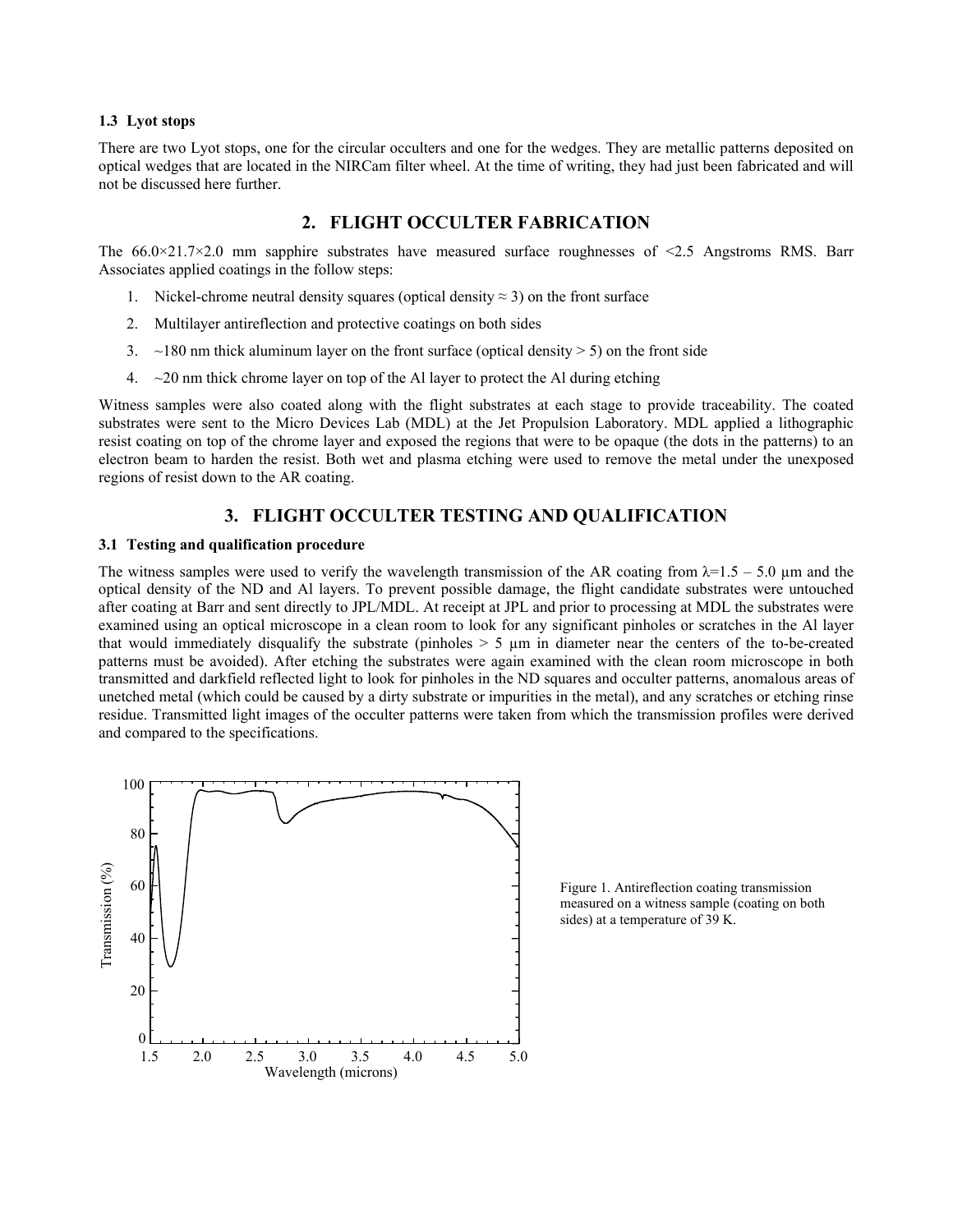#### **3.2 Antireflection coating transmission measurements**

The antireflection coating was designed to work over  $\lambda = 2 - 5$  µm and also to provide sufficient transmission at  $\lambda = 0.633$ µm to allow for alignment using a HeNe laser. The transmission curve was measured at temperatures of 39 K and 300 K using witness samples that had just the AR coating (Figure 1). The transmission varies greatly at  $\lambda < 2$  µm, but because of other issues (chromatic aberration of the pupil image at the Lyot stop due to refractive optics), shorter wavelength coronagraphic observations will not be supported. The measured transmission at  $\lambda = 0.633$  µm was 34%, which is acceptable.

### **3.3 Neutral density and Al layer optical density measurements**

The optical densities of the neutral density squares and Al coating were measured at 39 K and 300 K over  $\lambda = 1.5 - 5$ µm. The OD of the ND squares varied between  $2.8 - 3.4$  depending on wavelength. The Al coating was OD > 5 (OD > 4 was required).

### **3.4 Pre- and post-etching inspections**

The substrates received to date have not had any large pinholes in the Al layer within the regions of the patterns that would preclude continuation to etching (pinholes in other regions are not important since the all of the Al there would be etched away regardless). The pinholes have largely been below 2 µm in size and at low densities. Earlier engineering test samples had larger numbers and sizes of pinholes that were traced to surface contaminants on the AR coating; these were significantly reduced for the flight candidate substrates by a thorough cleaning the coating chamber immediately prior to deposition.

At the time of writing, two flight candidate substrates have been obtained, both with Module A pattern layouts. Additional coated substrates are on order. The two Module A pieces, substrates #4 (Figure 2) and #5, have been thoroughly examined and have been deemed flight quality. Transmitted-light microscope images were taken of the occulters (Figure 3) from which mean radial amplitude transmission profiles were derived (Figure 4). The curves matched the desired profiles well. Any errors in the sizes or shapes of the halftone dots would result in deviations of the transmission curves from the desired profiles, but they appear properly sized and formed (Figure 5).



Figure 2. Mosaic of transmitted light microscope images of flight-qualified substrate #4 (variations in lamp illumination cause the tiling of the background). Along the top and bottom edges are neutral density squares. The wedge on the left provides imaging to within 2  $λ/D - 6 λ/D$  radians at  $λ = 4.6 \mu m$  while the smaller one to the right of it is for  $λ = 2.1 \mu m$ . At the center is the 6  $\lambda$ D occulter scaled for  $\lambda = 4.3$  µm and to the right are similar spots for  $\lambda = 3.35$  µm and 2.1 µm. The imaging area, bounded by and including the ND squares, is 60 mm  $\times$  12 mm (12 mm = 19 arcsec).

Large pinholes in the ND squares could affect the calculation of the centroid of the stellar PSF during target acquisition, and this would lead to an error in positioning the star on the occulter, reducing the contrast performance. Each occulter has two large ND squares nearby, either of which could be used for acquisition if one of them has defects. The squares examined so far have a small number of  $\leq$   $\mu$ m pinholes, which is considered acceptable (the PSF core is 40 – 100  $\mu$ m wide). There are some  $\sim$ 10 µm pinholes along the edges of the large squares, but those are beyond the acquisition regions. Two of the small squares on substrate #5 contain significant scratches, so the alternative squares would have to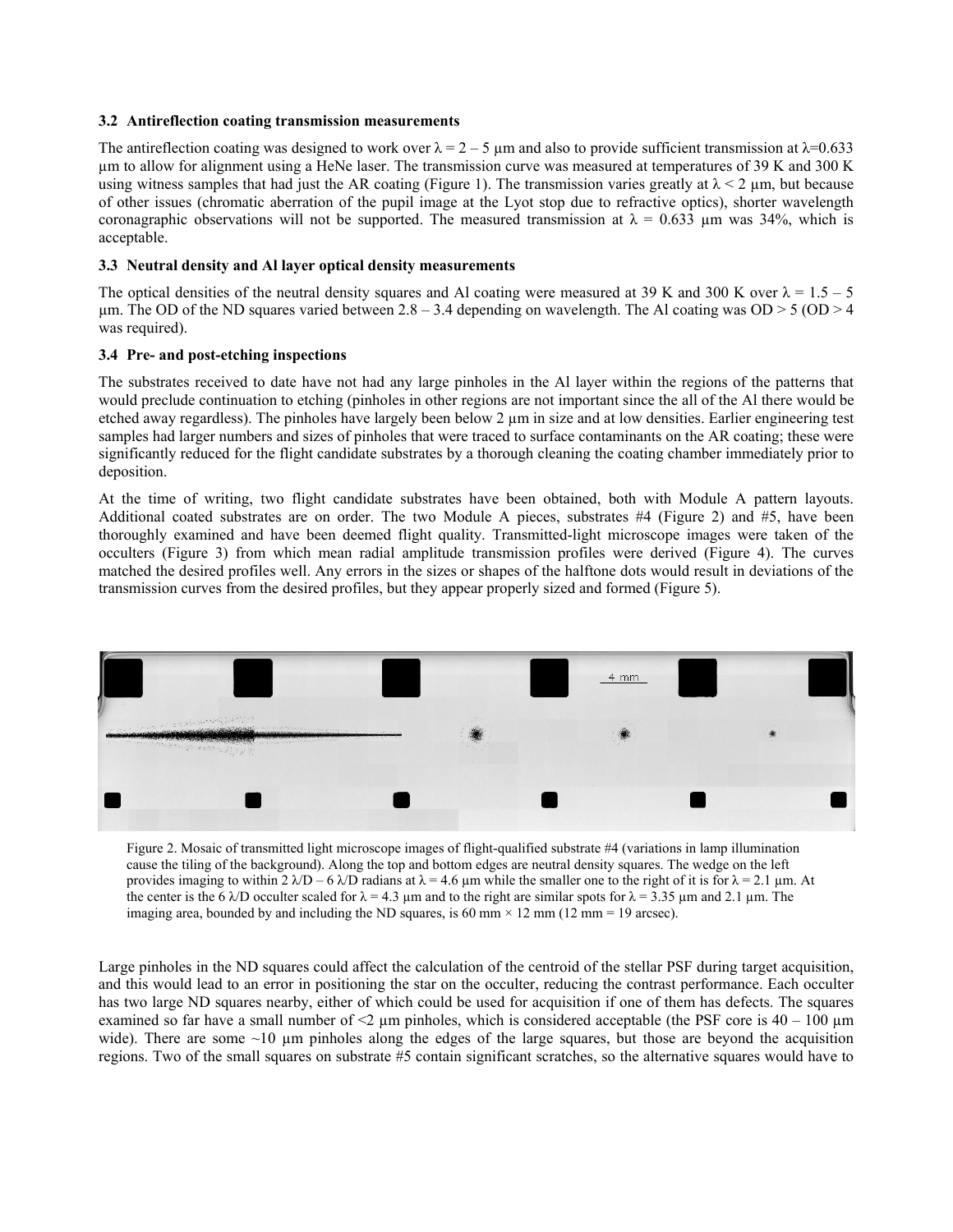be used. In addition, there is some residual unetched Al on substrate #5, so it will be used as a backup to substrate #4, the current prime flight piece (pending processing of the other substrates that are on order).



Figure 3. Transmitted light microscope image of the medium-sized occulting spot on substrate #4. The image is 1.8 mm high. This halftone pattern is composed of 3.35  $\mu$ m squares.



Figure 4. Mean radial profile of medium occulting spot measured from the transmission microscope image shown in Figure 3 (solid line) compared to the desired profile (dashed) and the tolerances (dotted). The finite nature of the dots introduce some noise in the curve, which has been smoothed.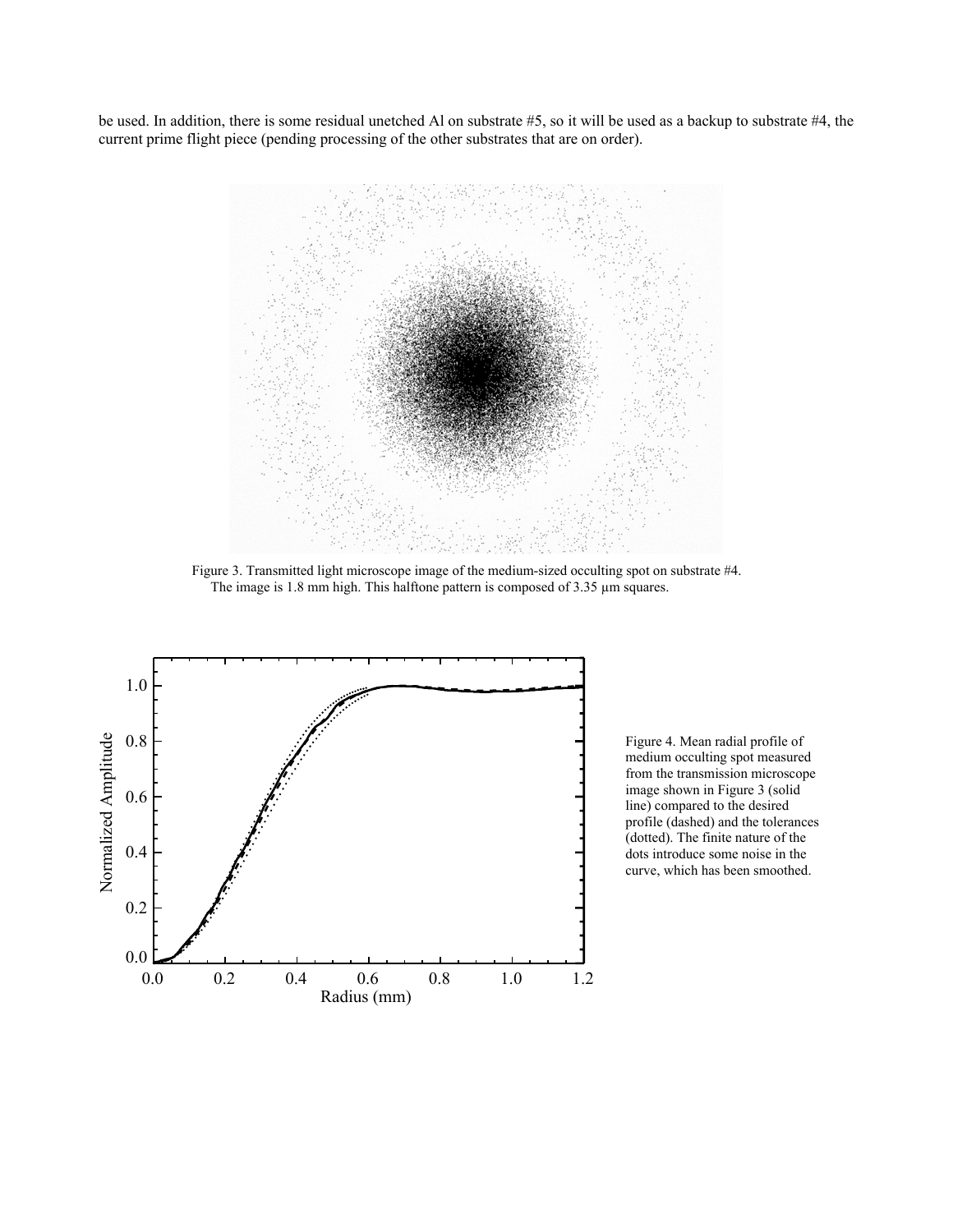



Examination of the front and back substrate surfaces was done with a microscope using reflected darkfield illumination. This emphasizes any surface contamination and scratches, including features not seen in transmitted light. Residue from etch rinsing agents was a primary contaminant, though it was significantly reduced by additional rinses (any abrasive cleaning must be avoided since the aluminum is unprotected and easily scratched).

# **4. TESTBED EVALUATION OF A FLIGHT-LIKE SUBSTRATE**

Substrate #3, which is identical to the flight-qualified substrates #4 and #5, was evaluated in the InfraRed Coronagraphic Testbed at JPL. This in-air layout is an unobscured system with a circular pupil having the same focal ratio as JWST (f/20). It has an infrared light source feeding a single-mode fiber to produce a point source and a camera that provides imaging out to  $\lambda = 2.15$  µm, allowing for performance tests of the small spot occulter. Images were taken in the plane of the Lyot stop (Figure 6) after the occulter and in the final image plane using a circular Lyot stop (Figure 7). The pupil plane image provided the most sensitive measure of performance, since the light distribution profile across the bright ring could be compared numerical models. Errors in the occulter patterns would significantly alter the profiles, creating additional rings. The agreement between the observed and model profiles was excellent.

The pupil image shows that the interior of the pupil is quite dark, down to the scattered light from the testbed aberrations. For the same system, models predict that the occulter blocks 96% of the light in an unaberrated PSF, and the remainder is rejected at the Lyot stop. Errors in the mask pattern would scatter light into the interior of the pupil, reducing the effectiveness of the Lyot stop and leading to more light in the final image plane. We measured a total rejection factor of about  $3\times10^4$  at final focus, limited largely by the testbed aberrations (which are significantly less than those expected in JWST). This easily meets the desired performance goal of >50× rejection.